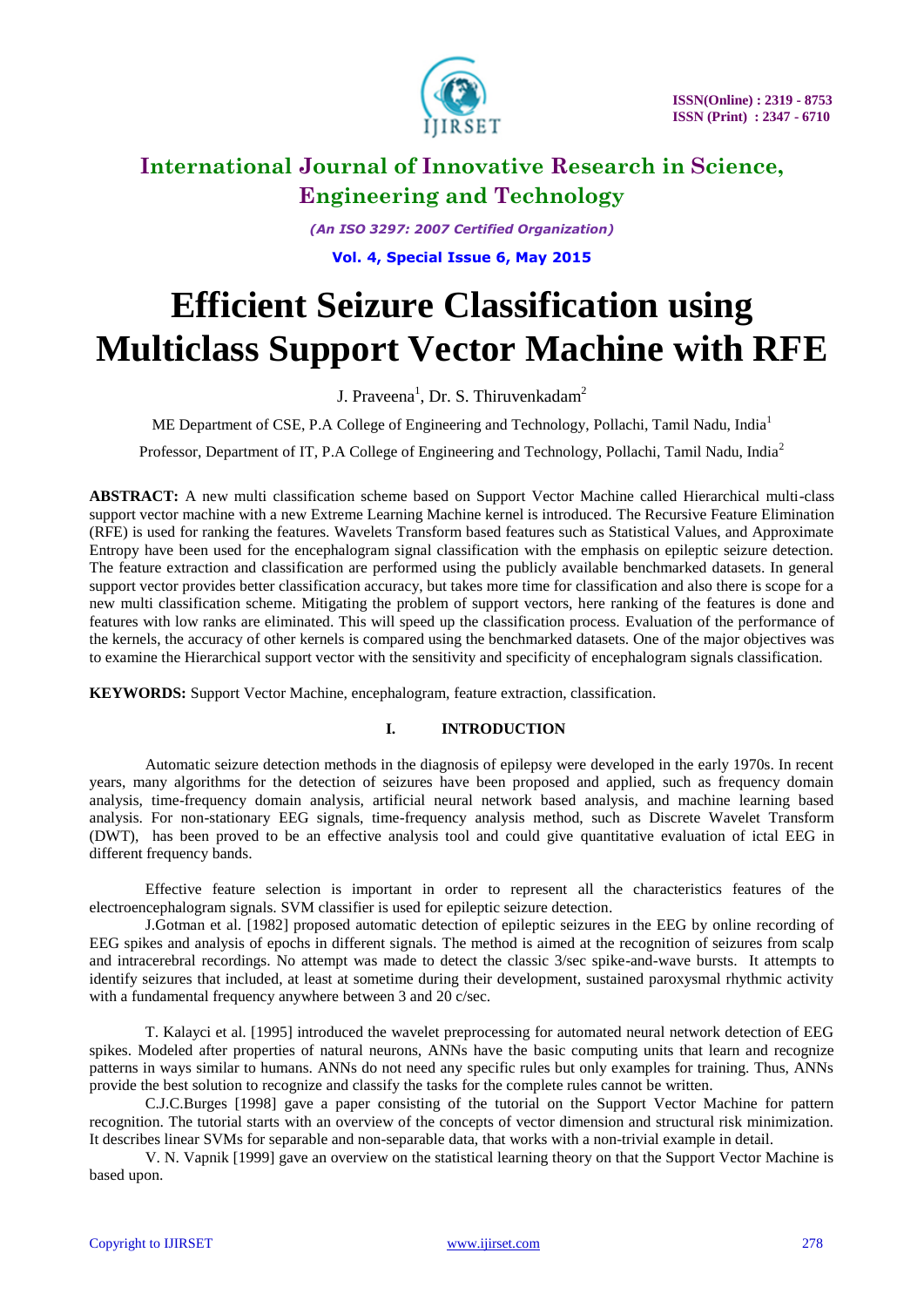

*(An ISO 3297: 2007 Certified Organization)*

### **Vol. 4, Special Issue 6, May 2015**

M. Zavar et al. [2011] gave an evolutionary model selection in a wavelet-based support vector machine for automated seizure detection. In this study, an evolutionary scheme searches for optimal kernel types and parameters for automated seizure detection. The Lyapunov exponent, fractal dimension and wavelet entropy for possible feature extraction are considered. The dataset has the electrocardiographic changes in patients with partial epilepsy that two types cardiographic beats like partial epilepsy and normal.

The multi class SVM is used with the hierarchical architecture using the radial basis kernel. The number of classes is reduced and hence the classification speed can be increases. The classification process uses the one versus rest strategy.

#### **II. PROBLEM FORMULATION**

Encephalogram signals are non-stationary signals that clearly depict the brain simulation. Support Vector Machines (SVM) are used to classify the signals if they are epileptic seizures or not. SVM classification is based on the kernel methods when the data sets are non-linearly separable. As the number of datasets increase, the classification becomes more complex and hence accuracy and performance becomes a bottleneck. So, a multi class SVM is introduced where the datasets are divided into different classes.

### **III. SUPPORT VECTOR MACHINE CLASSIFICATION**

SVM classification is based on the kernel functions. Different kernel methods have been used out of which the radial basis kernel function is considered as a better kernel method. SVM is based on the statistical learning theory [15].

SVM maps the input patterns into a higher dimensional feature space through some nonlinear mapping chosen at beforehand. A linear decision surface is then constructed in this high-dimensional-feature space. The SVM is a binary classifier that can be extended by fusing several of its kind into a Multiclass classifier. A. Kernel

A function that returns the value of the dot product between the images of the two arguments  $K(x1, x2) = f(x1)$ , f(*x*2). Given a function K, we can verify that if it is a kernel. One can use LLMs in a feature space by simply rewriting it in dual representation and replacing dot products with kernels.

The Kernel Matrix is the central structure in kernel machine and also contains all necessary information for the learning algorithm. It also fuses information about the data and kernel. The kernel matrix is Symmetric Positive Definite. Any symmetric positive definite matrix can be regarded as a kernel matrix that is as an inner product matrix in some space. Every semi positive definite, symmetric function is a kernel (i.e.) there exists a mapping between the input  $(x)$  and the output points $(y)$ .

A radial basis function network kernel is an artificial neural network kernel type that uses radial basis functions as activation functions. It is a linear combination of radial basis functions. They are used in function approximation, time series prediction, and control. They are considered best suited kernel function for the signal classification. Sums of radial basis function are typically used to approximate given functions. This process can also be interpreted as a kind of neural network with more simplicity. Using radial basis function in this manner yields a reasonable interpolation approach provided that the fitting set has been chosen such that it covers the entire range systematically, equidistant data points are ideal. Without a polynomial term that is orthogonal to the radial basis functions, the estimates outside the fitting set don not tend to perform properly.

The ELM kernel is described with SVM that maps the features to higher dimensional space and then uses an optimal hyperplane in the mapped space. This implies that though the original features extracted have the adequate information for good classification, the mapping is done to a higher dimensional feature space could potentially provide better discriminatory clues that are not present in the original feature space. The projection from a low-dimensional feature space into a high-dimensional feature space is achieved by kernels. In practice, SVMs are often used jointly with kernels.

They can be computed by any valid kernel. The SVMs and kernels used together open the way for using SVMs in a wide range of domains: there exist kernels to deal with real numbers, sequences, graphs etc. Given two data points x and z and an ELM with p neurons defining a mapping from Rd to Rp, the corresponding ELM kernel function is defined in equation (1).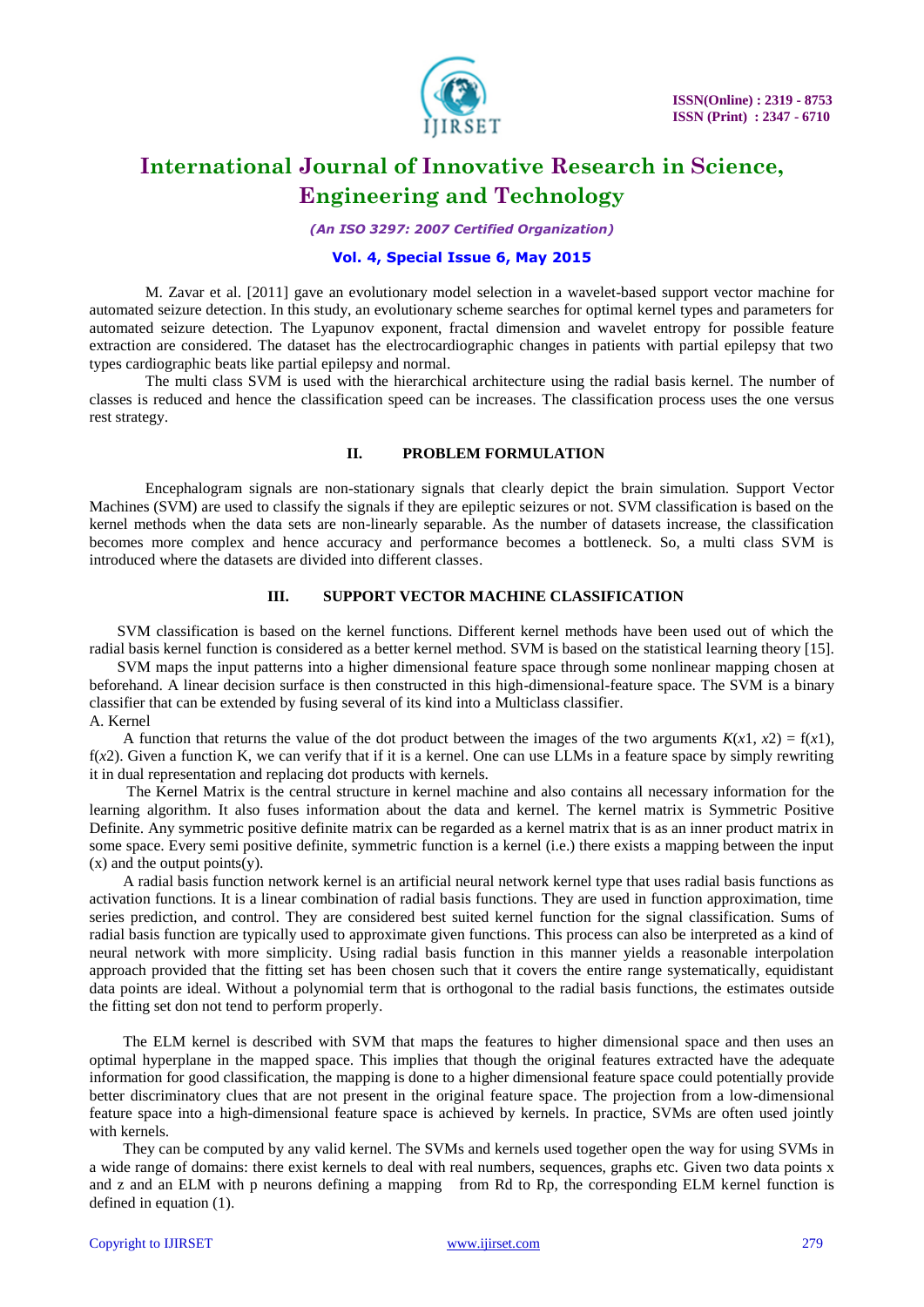

*(An ISO 3297: 2007 Certified Organization)*

### **Vol. 4, Special Issue 6, May 2015**

$$
k(x, z) = \frac{1}{p}\phi(x).\phi(z) \qquad (1)
$$

where,  $k(x, z) = k$ ernel function

 $p =$  feature space dimension

 $x, z = input vector values$ 

#### B. Method Description

The Multilayer Perceptron Neural Network (MLPNN) [9] is the most commonly used neural-network architectures since they have features such as the ability to learn and recognize, smaller training-set requirements better operation, and ease of implementation. One major property of these networks is their ability to find nonlinear surfaces separating the underlying patterns, which is generally considered as an improvement on conventional methods. The MLPNN is a nonparametric technique for performing a wide variety of detection and estimation tasks.

**EXACTER AND THE VALUE CONDUCT (1)**  $\frac{1}{L} \phi(A, x) \phi(x)$  (1) where  $x, z = \text{input vector value}$ ,  $x, z = \text{input vector value}$  and  $x, z = \text{input vector value}$  where the means of the second count of the second control in the second control in the second control in the The Radial Basis Function Neural Network (RBFNN) system consists of three layers namely input, hidden, output. The activation of a hidden neuron is determined in two steps: The first is computing the distance usually by using the Euclidean norm between the input vector and a centre  $c<sup>i</sup>$  that represents the i<sup>th</sup> hidden neuron. Second, a function h that is usually bell-shaped is applied, using the obtained distance to get the final activation of the hidden neuron. An RBFNN with one output neuron implements the input-output relation which is indeed an assemble of the nonlinear mapping realized by the hidden layer and the linear mapping realized by the output layer.

In this case the Gaussian function  $G(x) = \exp(-\frac{1}{x^2})$ 2  $\sigma$  $-\frac{x^2}{2}$ ) is used. The parameter  $\sigma$  is called unit width and is

determined using the heuristic rule global first nearest neighbor. The activation of a neuron in the output layer is determined by a linear combination of the fixed nonlinear basis functions given by equation (2),

$$
F(x) = \sum_{i=1}^{M} \omega \phi(x)
$$
 (2)

where,  $\phi(x) = G(||x - c_i||)$  and  $\omega_i$  are the adjustable weights that link the output nodes with the appropriate hidden neurons.

There are no weights on the lines from the input nodes to the hidden nodes. The input vector is fed to each m<sup>th</sup> hidden node where it is put through that nodes radial basis function. The drawbacks are:

- 1. Robustness.
- 2. Low accuracy level.
- 3. Output will not be constant.

#### **IV. HSVM CLASSIFICATION METHODOLOGY**

#### A.PROJECT DESCRIPTION

The classification of EEG signal that is extracted using the popular features namely min, max, mean and standard deviation is performed. The classification is performed using most popular classifier named Support Vector Machines that uses the hierarchical approach.

The raw EEG signal is given as input to the feature extraction phase and the wavelet decomposition is performed and the signal is divided into five sub bands with the wavelet coefficients namely Mean, Standard Deviation and Variance.

The project has been developed with the following phases:

- Phase **1:** Data Preprocessing from various signals
- Phase 2**:** Feature Extraction and ranking from various signals

Phase 3**:** Classification of extracted features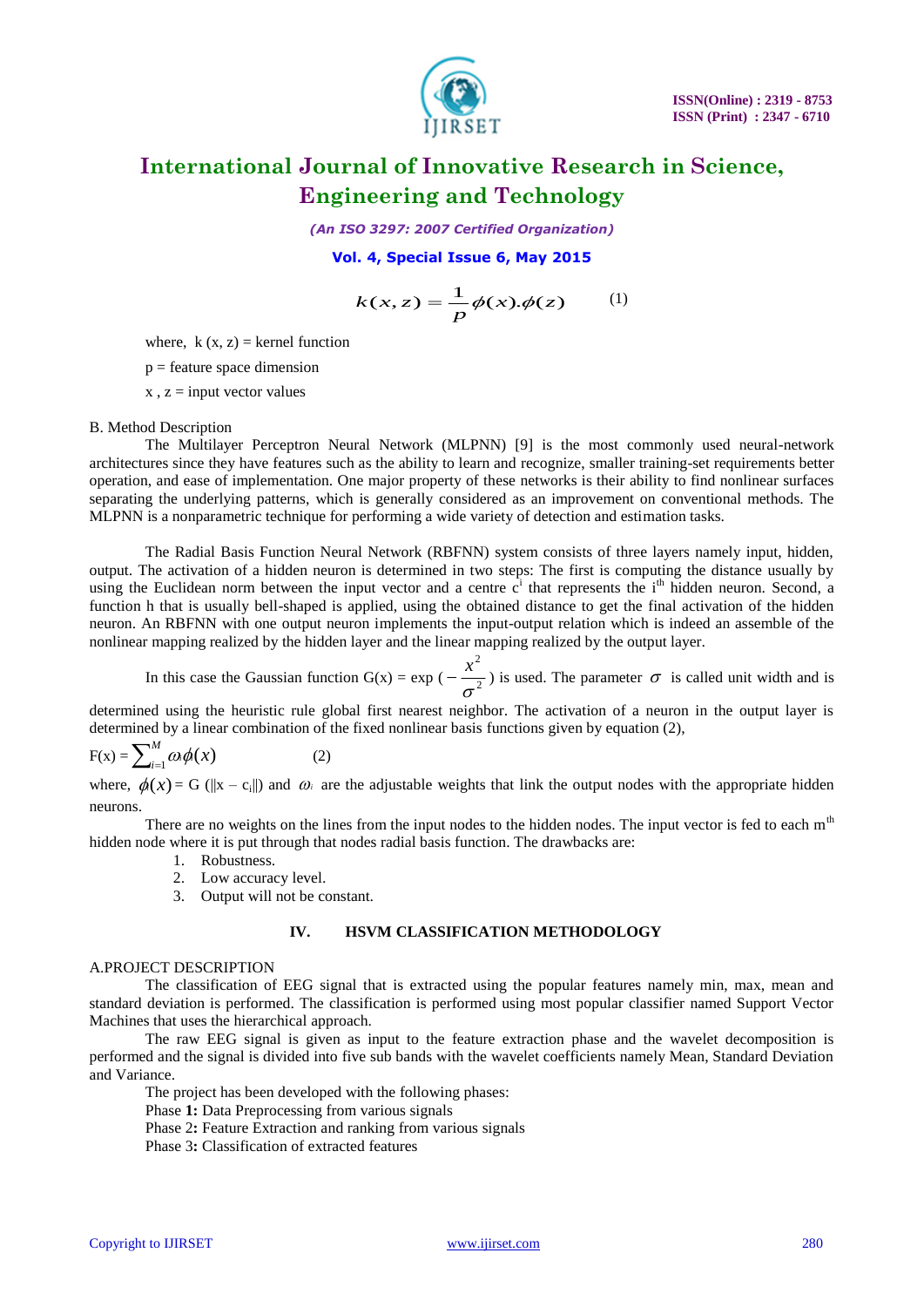

*(An ISO 3297: 2007 Certified Organization)*

### **Vol. 4, Special Issue 6, May 2015**

#### B. FEATURE EXTRACTION AND RANKING

Transforming the input data into the set of features is called feature extraction. The following are the feature extraction techniques used in extracting the composite features of EEG signals. This technique uses wavelet decomposition to separate the input EEG signal into five sub bands namely Alpha, Beta, Gamma, and Theta with the wavelet coefficients like Mean, Standard Deviation and Variance.

Wavelet Transform (WT) [2] is an effective method of time frequency representation of a signal. The attractive feature of WT is that it provides accurate frequency information at low frequencies and accurate time information at high frequencies. This property is important in bio medical applications; because most signals in this field always contain high frequency components with short duration and low frequency components with long time duration.

Abnormalities in the EEG in serious psychiatric disorders are many times too subtle to be detected using conventional techniques, such as Fourier Transform (FT). Wavelets are specifically appropriate for analysis of nonstationary signals. It is well suited for locating transient events that always occur during epileptic seizure.

Wavelet feature extraction and representation properties can be used to analyze various transient in biological signals [12]. The WT makes use of multi resolution signal analysis technique to decompose EEG signals into a number of frequency bands. The wavelet analysis relies on the introduction of an appropriate basis function and the characterization of signal is reflected through the distribution of amplitude in the basis function.

The features extracted from huge datasets form larger subsets. This will slow down the classification process and also decrease the accuracy. The Recursive Feature Elimination algorithm is used to rank the features and eliminate the low ranking features. RFE is also called as the Backward Propagation algorithm. RFE is an iterative process which consists of the following steps.

1. Training of the classifier 2. Computing the ranking criteria for the features 3. Eliminating the low ranking features The weights of the features are calculated using the equation (3).  $\omega = \sum \alpha_i x_i y_i$  (3) where  $\alpha_i$  = lagrange's multiplier  $x_i$  = input vectors  $v_i$  – class labels The ranking criteria is found by equation (4)  $c = (\omega_i)^2$  $(4)$ The feature with smallest ranking criteria is found using the equation (5)

The feature with the value  $c = f$  gets eliminated. Through this RFE algorithm the huge subset of the features get reduced involving small classes of features. The classifier now uses the testing dataset and classification is done with the remaining features with the highest ranking. The dataset size gets reduced using this algorithm and therefore high accuracy can be achieved. The iteration process is continued till the minimum weight vector set becomes empty.

#### C. CLASSIFICATION

 $f = argmin(c)$  (5)

EEG Signal classification is the categorization of Signal for its most effective and efficient use. The feature extracted EEG signal is classified using the Multiclass Support Vector Machines classifier [5] extended from the binary classifier. The improved method has the advantage of less time consumption and usage of less system resources, increasing the efficiency of the classification process.

In Figure 1 the steps of a new classifier named Hierarchical Support Vector Machines (HSVM) extended from the binary classifier for various signal classification is shown.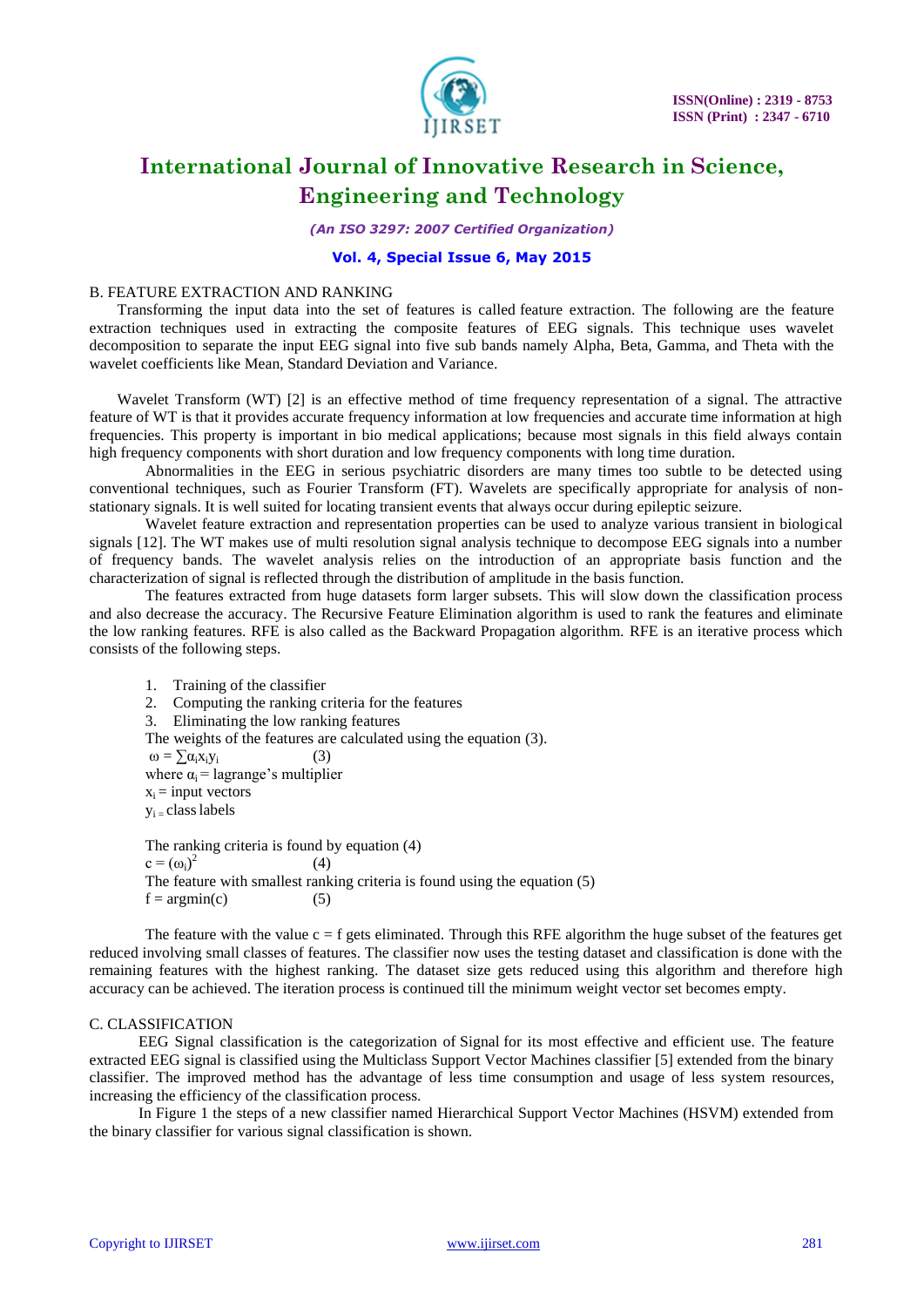

*(An ISO 3297: 2007 Certified Organization)*

# **Vol. 4, Special Issue 6, May 2015**



### **Fig 1.HSVM Process**

The hierarchical classification scheme performs better than the multiclass classification problem as it uses less system resources especially system time. The system is because complex multiclass problem is divided into several binary classes problem. In general n class problem is segmented as n-1 binary classes. In this case the five class problem is converted into four binary classes. The inter-related classes are combined to form a group. As there exists many inter dependencies among the classes they are combined to form groups. The binary class SVMs is trained to classify those groups. The trained classes are tested for their accuracy.

The classification involves training and testing. In training phase the data are given to the SVM along with their labels [14]. The labels indicate to that class or group it belongs to. Then in testing phase the data are tested for that class it comes under. Since the binary classifiers are used for classification, only small amount of system resources are utilized. HSVM gives higher accuracy rate and consumes less time.

### **V. DATASET DESCRIPTION**

Here we have used the dataset (digitized various signals) for both healthy and epileptic subjects made Table 1. Five classes of dataset

| Class | Description                                                                                       |
|-------|---------------------------------------------------------------------------------------------------|
| А     | EEG recordings of five healthy volunteers, with eyes open                                         |
| B     | EEG recordings of five healthy volunteers, with eyes closed                                       |
| C     | Seizure-free intervals, from the hippocampal formation of the opposite hemisphere<br>of the brain |
| D     | Seizure-free intervals, from five patients in the epileptogenic zone                              |
| E     | Seizure activity, selected from all the sites with ictal activity                                 |

available online by Dr. Ralph Andrzejak of the Epilepsy Center at the University of Bonn, German (http://www.meb.unibonn.de/epileptologie//physik/eegdata.html). The dataset includes five subsets (denoted as A, B, C, D, and E) each containing 100 single-channel EEG segments of 23.6 s duration. Table 1 lists each class and its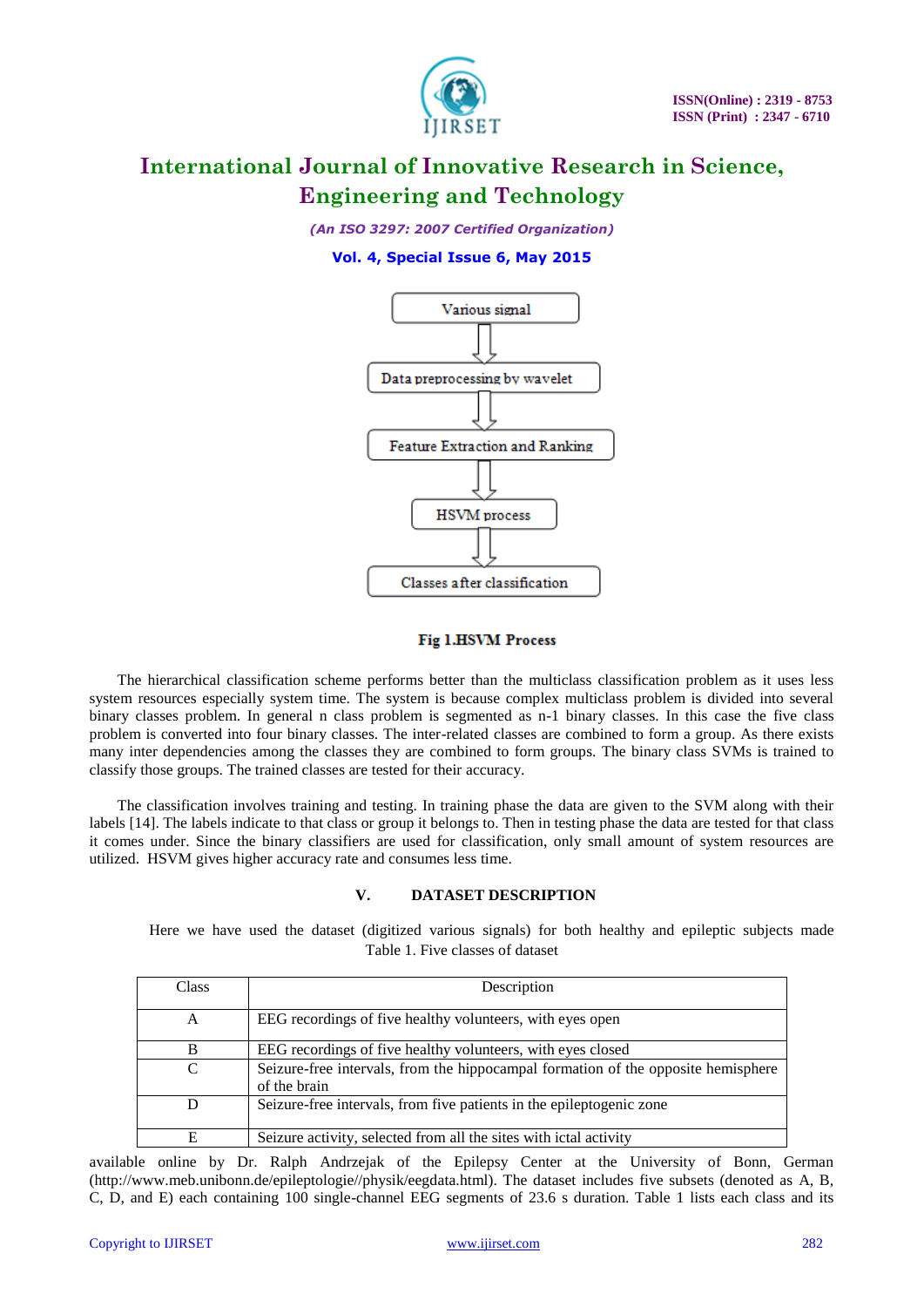

*(An ISO 3297: 2007 Certified Organization)*

### **Vol. 4, Special Issue 6, May 2015**

description. Sets A and B have been acquired from surface EEG recordings of five healthy volunteers, with eyes open and closed, respectively. Signals in subsets C and D have been measured in seizure-free intervals, from five patients in the epileptogenic zone (D) and from the hippocampal formation of the opposite hemisphere of the brain (C). The zone E contains seizure activity, selected from all recording sites exhibiting ictal activity. We used the data described in, which is publicly available. The results are shown below for the proposed method used.

#### **VI. RESULTS AND DISCUSSION**

The result obtained by using the proposed classification technique called HSVM with RFE gives higher accuracy when compared with other classification techniques. The comparison is made on the available benchmark datasets as in Table 1.The detail wavelet coefficients at the first-decomposition level of the five types of EEG signals are different from each other and, therefore, they can serve as useful parameters in discriminating the EEG signals.

The combination of the min, max, mean, standard deviation features have the higher accuracy when compared to the individual features. Hence the combination can be taken as the feature set for training the support vector machine and also for classification.

The Table 2 shows the classification rate of the proposed classification technique over various kernels such as linear, Polynomial, Radial Basis Function and Enhanced Radial Basis Function. The classification rate is taken based on the number of true positives which denote the number of seizures detected when compared to the classification done by the experts.

The classification rate achieved is considered to be highest when compared to other kernel methods used. Table 2.Classification Rate for Various Kernels



KERNEL | | | | CLASSIFICATION RATE

The specificity can be represented in the form of graph using the true positive and false positive rates for the dataset. The graph is given in figure 2.



**Fig 2. Specificity plot**

The error rate is also decreased with the decrease in the feature set. The features are ranked and the number of features is reduced optimizing the bias parameter for the radial basis kernel. The optimized parameter in turn reduces the error rate. The graph representing the error rate is given in figure 3.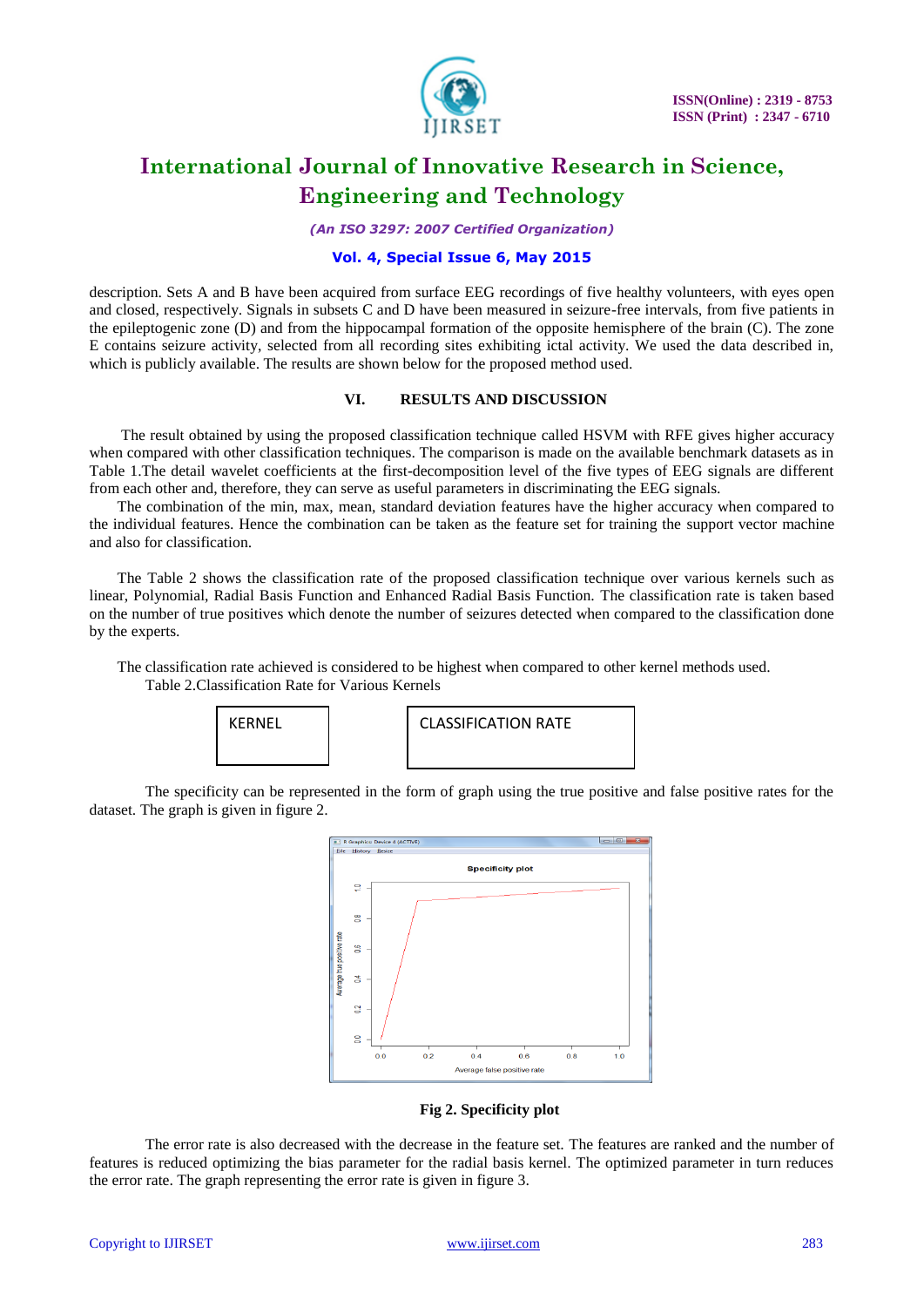

*(An ISO 3297: 2007 Certified Organization)*

**Vol. 4, Special Issue 6, May 2015**



**Fig 3. Plot for error rate**

#### **VII. CONCLUSION**

The improved approach has successfully classified complete range of encephalogram data sets multi-classes A to E with the emphasis on epileptic seizure detection. Compared with the other classification schemes, our method is efficient in terms of classification accuracy and computation complexity. The hierarchical tree structure generated by our approach indicates the interclass relationships among different classes and dataset. The project explains an approach merging both the support vector machine and Extreme Learning Machine framework. Using a kernel defined using the first layer, experiments show that the accuracy of classifiers compares to the accuracy obtained with standard Radial Basis Function kernels. It appears that the only parameter of this. The results from the work will be expanded to include a more complete range of pathologies. Possible directions for further work include optimizing the features and kernel parameters using Particle Swarm Optimization and developing real time epileptic seizure detection and monitoring system.

The future scope of the work is to achieve still better accuracy by developing a custom, user-defined kernel. Also the work will be extended to realtime implementation of a non clinical environment sensor of the given dataset.

#### **REFERENCES**

- 1. Abe S. (2003), 'Analysis of multiclass support vector machines', In Proceedings of International Conference on Computational Intelligence for Modelling Control and Automation (CIMCA'2003), pp. 385-396.
- 2. Adeli H., Zhou H., and Dadmehrc H. (2001), 'Analysis of EEG records in an epileptic patient using wavelet transform', J. Neurosci. Methods, vol.123, no. 1, pp. 69–87.
- 3. Andrzejak R.G., K. Lehnertz., F. Mormann, C. Rieke P., David C.E., Elger, Indi-cations of nonlinear deterministic and finite-dimensional structures in timeseries of brain electrical activity: dependence on recording region and brainstate, Physical Review E 64 (6) (2001), Article ID 061907.
- 4. Altunay S, Telatar Z, Erogul O. (2010), 'Epileptic EEG detection using the linear pre-diction error energy, Expert Systems with Applications', pp.5661–5665.
- 5. Boashash B., Mesbah M., P. Colditz, Time frequency detection of EEG abnor-malities, in Time–Frequency Signal Analysis and Processing: A ComprehensiveReference, Elsevier, Oxford, UK, 2003, pp. 663–670, ch.15, article 15.5.
- 6. Critchley H. D. (2002), 'Electro dermal Responses: What Happens in the Brain', in The Neuroscientist.
- 7. Dogan U, Glasmachers T., Igel C. (2011), 'Fast Training of Multi-class Support Vector Machines', Technical Report no.03/2011, Faculty of science, university of Copenhagen.
- 8. Ferreira A. J. M. (2009), 'MATLAB Codes for Finite Element Analysis', Springer. ISBN 978-1-4020-9199-5.
- 9. Gardner A. B., Krieger A. M., Vachtsevanos G., and Litt B. (2006), 'Oneclass novelty detection for seizure analysis from intracranial EEG', J. Mach. Learn. Res., vol. 7, pp. 1025–1044.
- 10. Gotman J. and Gloor P. (1976), 'Automatic recognition and quantification of the interictal epileptic activity present in the human scalp EEG', Electroencephalogr. Clin. Neurophysiol*.*, vol. 41, pp. 513–529.
- 11. Guo L., Rivero D., Pazos A. (2010), 'Epileptic seizure detection using multiwavelet trans-form based approximate entropy and artificial neural networks', Journal of Neuroscience Methods pp.156–163.
- 12. Liu Y., Wang R. and Zeng Y. (2007), 'An Improvement of Oneagainst-all Method for Multiclass Support Vector Machine', 4th International Conference: Sciences of Electronic, Technologies of Information and telecommunications, March25-29, TUNISIA.
- 13. Majumdar K. and Vardhan P. (2011), 'Automatic seizure detection in ECoG by differential operator and windowed variance', IEEE Trans.Neural Syst. Rehabil. Eng., vol. 19, no. 4, pp. 356–365.